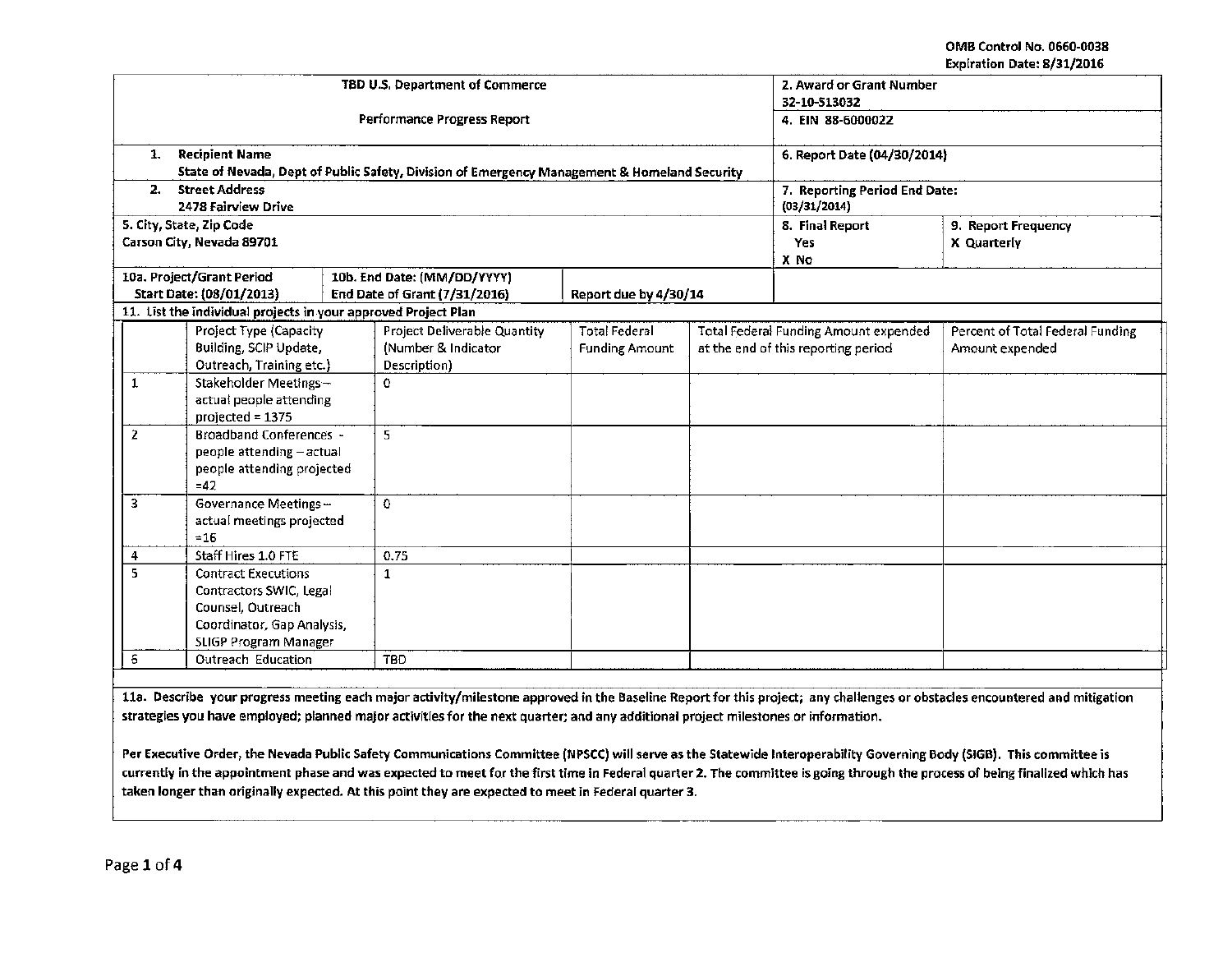During this quarter, funds spent have included contract costs for the SWIC and the grant administrator. The grant administrator is currently spending approximately threequarters of her time on SLIGP grant management activities. The SWIC is spending half of his time on SLIGP duties.

Outreach is scheduled to start the beginning of Federal quarter *3* with more and more outreach meetings being scheduled.

11b. If the project team anticipates requesting any changes to the approved Baseline Report in the next quarter, describe those below. Note that any substantive changes to the Baseline Report must be approved by the Department of Commerce before implementation.

We are in the process of submitting a change to the approved Baseline Report. This process is taking longer than expected and so we are reporting on the currently approved Baseline Report. These changes include moving one position from personnel to contracts and combining the outreach costs with the program manager and adding outreach as a component of the Program Manager position. We are also requesting the movement of funds from Contracts to two positions added under Personnel and Fringe. We are requesting additional funds to be moved within Contracts. This will aU be completed in a financial and program change request.

llc. Provide any other information that would be useful to NTIA as it assesses this project's progress.

The Nevada Public Safety Communications Committee (NPSCC) described in 11a was expected to meet for the first time in Federal quarter 2 of 2014 and begin developing a unified outreach strategy. This process has taken longer than expected and we now expect the NSPSCC to meet for the first time in Federal quarter 3 of 2014. The SWIC is currently working to develop outreach materials and outreach is expected to begin Federal quarter 3.

lld. Describe any success stories or best practices you have identified. Please be as specific as possible.

N/A

12. Personnel

12a. If the project is not fully staffed, describe how any lack of staffing may impact the project's time line and when the project will be fully staffed.

Project is staffed with the 1.0 FTE as a Good of State contract and we will request a program change to change this position to a contract position as stated above. However, this request has not yet been approved; therefore, the position is listed as approved by NTIA. The grant coordinator is working at 7S% presently.

12b. Staffing Table

| FTE %<br>Job Title                              |     | Project(s) Assigned                                                                                                                                                     | Change                            |  |
|-------------------------------------------------|-----|-------------------------------------------------------------------------------------------------------------------------------------------------------------------------|-----------------------------------|--|
| <b>Grant Coordinator</b><br>.                   | 75% | Provide SLIGP grant coordination currently at 75%                                                                                                                       | Continues work on<br><b>SLIGP</b> |  |
|                                                 |     | Add Row<br>Remove Row<br>and the settlem dependence contains the first contains and detected<br>estan Angels Angels Angels Adolf a Linguist Angels Angels Angels Angels |                                   |  |
| 13. Subcontracts (Vendors and/or Subrecipients) |     |                                                                                                                                                                         |                                   |  |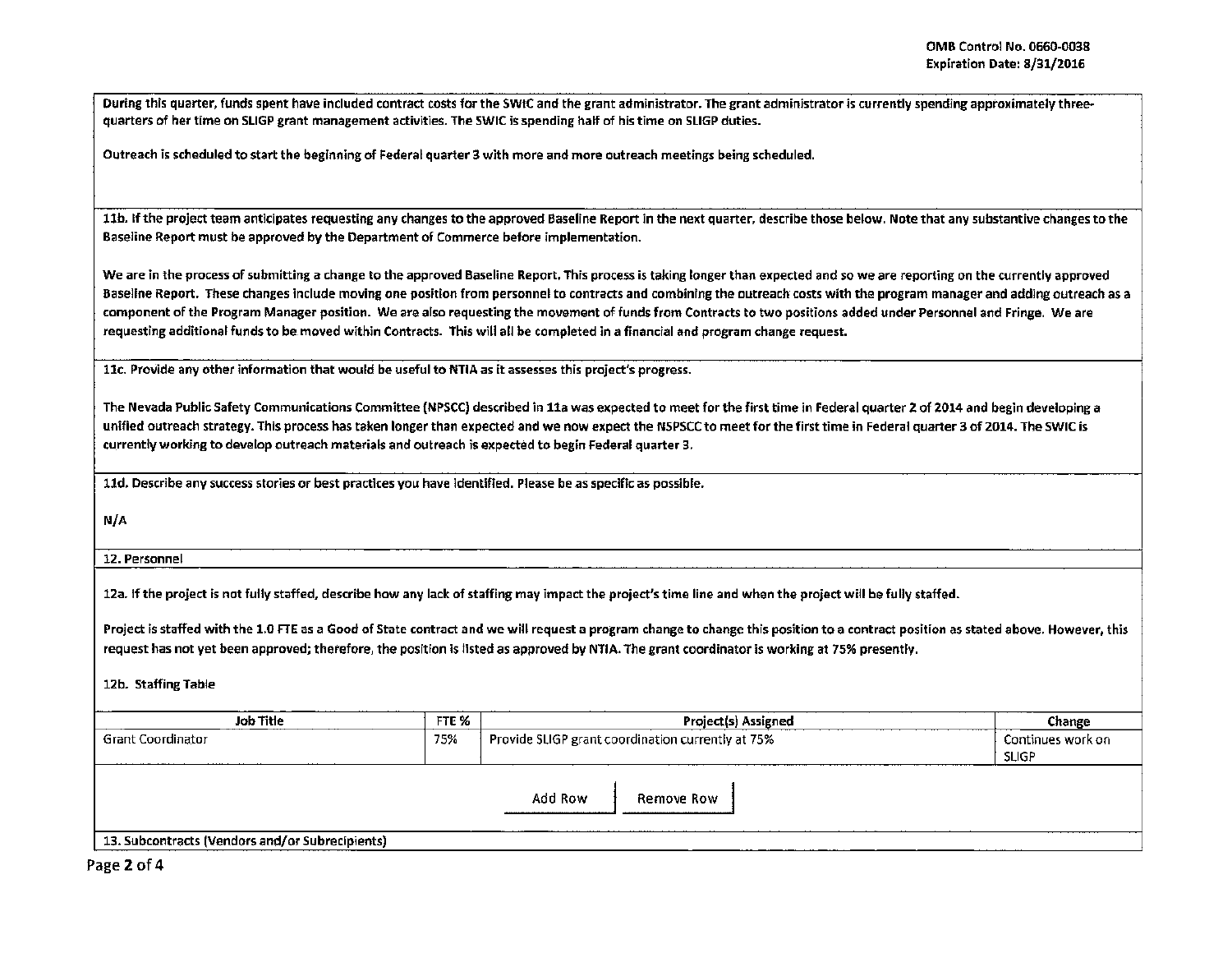| 13a. Subcontracts Table - Include all subcontractors. The totals from this table must equal the "Subcontracts Total" in Question 14f. |                                 |                              |                                                                                                               |                            |                               |                      |                               |                                                |                                                 |                          |
|---------------------------------------------------------------------------------------------------------------------------------------|---------------------------------|------------------------------|---------------------------------------------------------------------------------------------------------------|----------------------------|-------------------------------|----------------------|-------------------------------|------------------------------------------------|-------------------------------------------------|--------------------------|
| Name                                                                                                                                  | <b>Subcontract Purpose</b>      |                              | Type<br>(Vendor/Subrec.)                                                                                      | RFP/RFQ<br>Issued<br>(Y/N) | Contract<br>Executed<br>(Y/N) | <b>Start</b><br>Date | <b>End Date</b>               | <b>Total Federal</b><br>Funds Allocated        | <b>Total Matching</b><br><b>Funds Allocated</b> | Project and % Assigned   |
| SWIC                                                                                                                                  | <b>SWIC Duties</b>              |                              | Good of the State<br>Contract                                                                                 | Y                          | Υ                             | 11/1/13              | 7/31/16                       | 319,680                                        | 79,920                                          | 6%                       |
| <b>SLIGP Project</b><br>Manager                                                                                                       | Manage SLIGP<br>Programmatic    |                              | Contract                                                                                                      | N                          | $\mathbf N$                   | 6/1/14               | 7/31/16                       | 432,324                                        | 108,081                                         | 0%                       |
| Outreach<br>Coordinator                                                                                                               | <b>Outreach Activities</b>      |                              | Contract                                                                                                      | N                          | ${\bf N}$                     | 4/1/14               | 7/31/16                       | 90,000                                         | 22,500                                          | 0%                       |
| Legal Counsel                                                                                                                         | Attorney for Process<br>and MOU |                              | Sub-Grant                                                                                                     | N                          | $\mathbf N$                   | 3/1/13               | 7/31/16                       | 159,192                                        | 39,798                                          | 0%                       |
| Gap Analysis<br>MOU                                                                                                                   | MOU for partners                |                              | Contract                                                                                                      | $\mathbf N$                | N                             | 12/1/14              | 7/31/16                       | 450,000                                        | 112,500                                         | 0%                       |
|                                                                                                                                       |                                 |                              |                                                                                                               |                            |                               |                      | Total                         | 1,451,196                                      |                                                 |                          |
| Add Row<br>Remove Row<br>13b. Describe any challenges encountered with vendors and/or subrecipients.<br>$N/A - None$                  |                                 |                              |                                                                                                               |                            |                               |                      |                               |                                                |                                                 |                          |
| 14. Budget Worksheet                                                                                                                  |                                 |                              | Columns 2, 3 and 4 must match your current project budget for the entire award, which is the SF-424A on file. |                            |                               |                      |                               |                                                |                                                 |                          |
|                                                                                                                                       |                                 |                              | Only list matching funds that the Department of Commerce has already approved.                                |                            |                               |                      |                               |                                                |                                                 |                          |
| Project Budget Element (1)                                                                                                            |                                 | Federal Funds<br>Awarded (2) | Approved Matching<br>Funds (3)                                                                                |                            | <b>Total Budget</b><br>(4)    |                      | Federal Funds<br>Expended (5) | <b>Approved Matching Funds</b><br>Expended (6) |                                                 | Total Funds Expended (7) |
| a. Personnel Salaries                                                                                                                 |                                 | 147,000                      | 345,000                                                                                                       |                            | 492,000                       |                      | 14,308                        | 3577                                           |                                                 | 17,885                   |
| b. Personnel Fringe Benefits                                                                                                          |                                 | 65,415                       | 153,528                                                                                                       |                            | 218,943                       |                      | 0                             | 0                                              |                                                 | 0                        |
| c. Travel                                                                                                                             |                                 | 185,061                      | 0                                                                                                             |                            | 185,061                       |                      | 2684                          | 671                                            |                                                 | 3355                     |
| d. Equipment                                                                                                                          |                                 | 0                            |                                                                                                               | 0                          | 0                             |                      | 0<br>0                        | 0<br>0                                         |                                                 | 0<br>0                   |
| e. Materials/Supplies<br>f. Subcontracts Total                                                                                        |                                 | 29,626<br>1,472,796          | 0                                                                                                             | 0                          | 29,626<br>1,472,796           |                      | 19,360                        | 4840                                           |                                                 | 24,200                   |
| g. Other                                                                                                                              |                                 | 72,768                       |                                                                                                               | $\overline{o}$             | 72,768                        |                      | 0                             | 0                                              |                                                 | 0                        |
| h. Total Costs                                                                                                                        |                                 | 1,972,666                    |                                                                                                               | 498,528                    | 2,471,194                     |                      | 36,352                        | 9088                                           |                                                 | 45,440                   |
|                                                                                                                                       |                                 |                              |                                                                                                               |                            |                               |                      |                               |                                                |                                                 |                          |